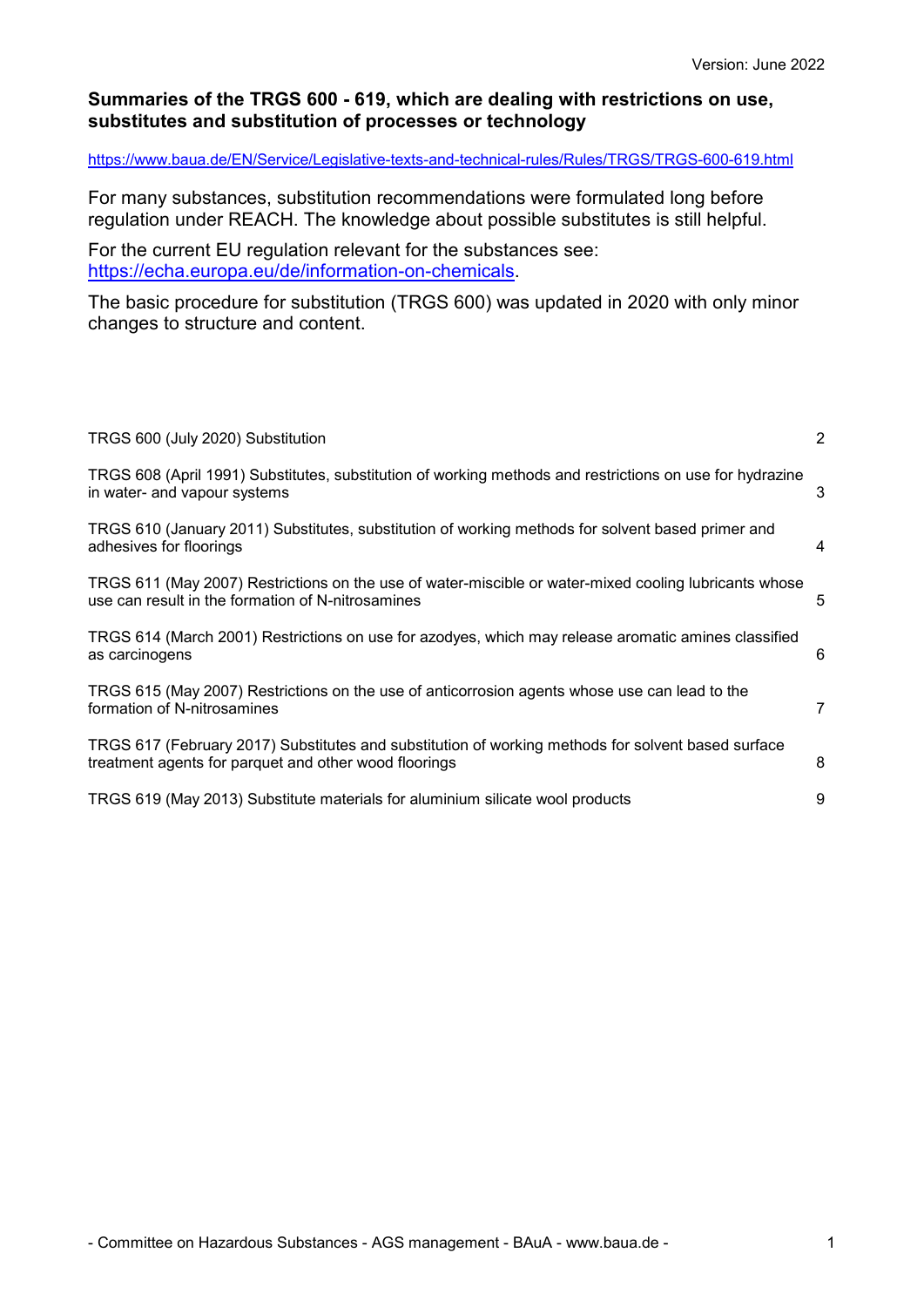## **TRGS 600 (July 2020) Substitution**

An inofficial English version is available; mandatory is the current German version [https://www.baua.de/EN/Service/Legislative-texts-and-technical-rules/Rules/TRGS/TRGS-](https://www.baua.de/EN/Service/Legislative-texts-and-technical-rules/Rules/TRGS/TRGS-600.html)[600.html.](https://www.baua.de/EN/Service/Legislative-texts-and-technical-rules/Rules/TRGS/TRGS-600.html)

#### Scope

(1) Within the framework of the information gathering and risk assessment according to  $\S$  6 of the Ordinance on Hazardous Substances, the employer must also assess the hazards identified as relevant from the point of view of the possibilities of substitution. The employer has the obligation to determine and assess the substitution possibilities, to carry out substitution tests and to document them.

- (2) This TRGS is intended to support the employer in this,
- 1. To avoid activities involving hazardous substances,
- 2. to replace hazardous substances by substances, mixtures or processes which, under the conditions of use in question, present no risk or a lesser risk to workers, or
- 3. to replace dangerous procedures with less dangerous procedures.

(3) If the employer has established within the scope of the risk assessment that there is a low risk according to the criteria of § 6 para. 13 GefStoffV in conjunction with section 6.2 para. 6 and 7 of TRGS 400 "Risk assessment for activities involving hazardous substances", a substitution test can be dispensed with.

(4) The aim of substitution is to eliminate or reduce to a minimum the hazards associated with all activities involving hazardous substances, including maintenance, operating and monitoring activities. As a priority measure for the protection of employees working with hazardous substances, the employer must examine the possibilities of substitution within the framework of information gathering and risk assessment in accordance with the Ordinance on Hazardous Substances (§ 6 GefStoffV, see also TRGS 400) and implement them in accordance with the requirements described in more detail in this TRGS.

(5) The substitution test in accordance with the requirements of these TRGS must also be applied if the use of new substances and processes is planned for economic or technological reasons.

(6) This TRGS does not describe the requirements that are set out in Regulation (EC) No 1907/2006 (REACH Regulation) for the evaluation of substitution solutions in the context of authorisation and restriction procedures. If an operational and process-related authorisation for the use of a substance has been granted under the REACH Regulation, reference can be made to the REACH documentation when examining the possibilities of substitution.

(7) Annex 1 contains a flowchart with the individual steps to be followed in the determination and implementation of substitution solutions. Annex 1 also contains a simplified case study of this procedure as an illustration. Annex 2 contains a comparative assessment of the health and safety hazards (column model).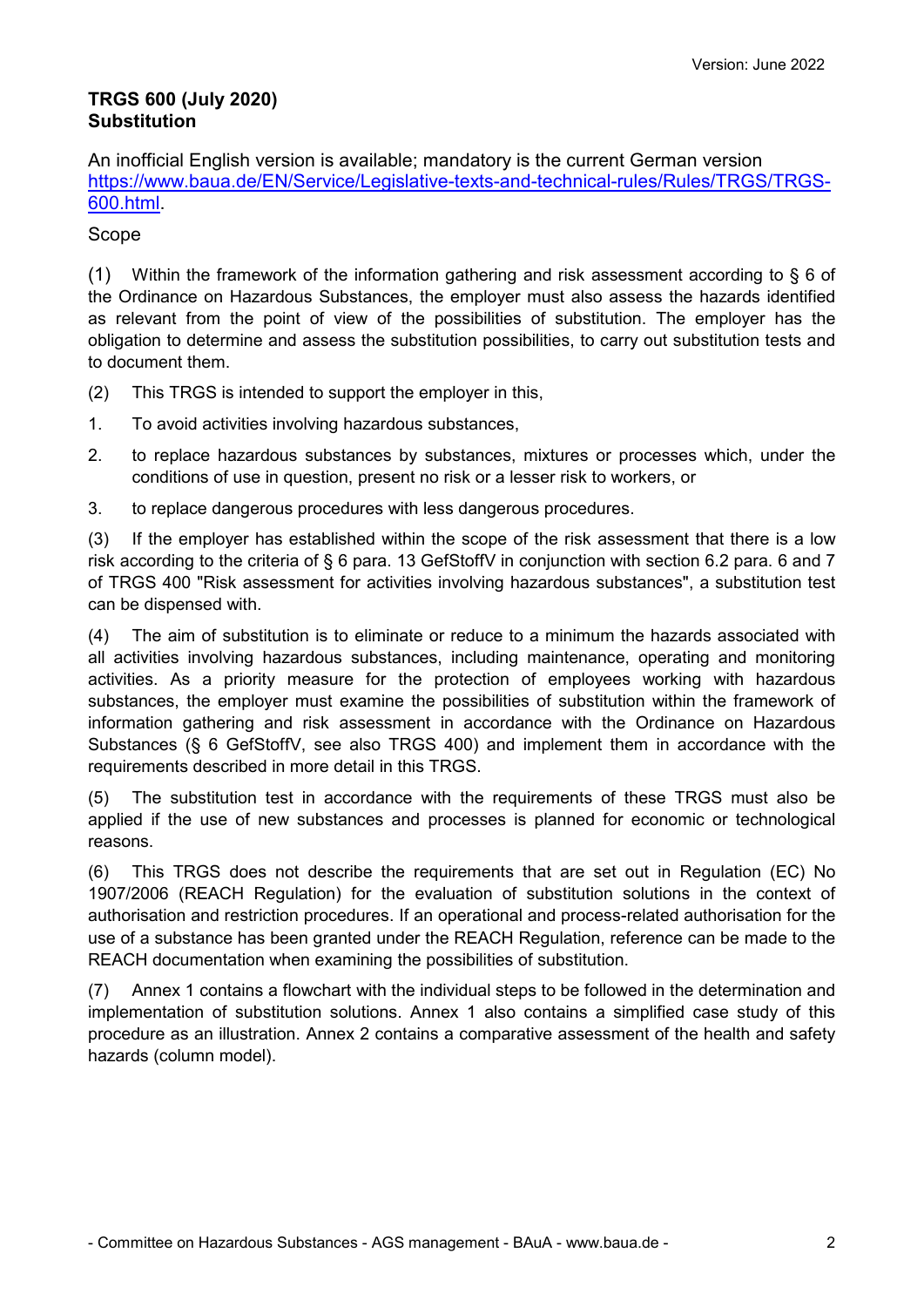### **TRGS 608 (April 1991)**

# **Substitutes, substitution of working methods and restrictions on use for hydrazine in water- and vapour systems**

No English version. The German text is available under: <https://www.baua.de/DE/Angebote/Rechtstexte-und-Technische-Regeln/Regelwerk/TRGS/TRGS-608.html>

| Substance and use categories to be<br>replaced                                                                      | <b>Substitutes</b>                                                                                                                                               |
|---------------------------------------------------------------------------------------------------------------------|------------------------------------------------------------------------------------------------------------------------------------------------------------------|
| Oxygen binding agent and corrosion<br>inhibitor in water- and vapour<br>systems, except nuclear technical<br>plants | <b>Substitute substances</b><br>ascorbates<br>sulfites und hyposulfites (dithionites)<br>diethylhydroxylamine, hydrochinone,<br>methylethylketoxime and tannines |
| oxygen-elimination in water- and<br>vapour systems                                                                  | Substitution of process or technology<br>physical methods<br>thermal degassing with overpressure<br>vacuum degassing<br>catalytic reduction                      |
| corrosion inhibitor in water- and<br>vapour systems, except nuclear<br>technical plants                             | pH-value increase via alkalinisation agents, such<br>as ammonia, sodium hydroxide or<br>trinatriumphosphate                                                      |

### **Restrictions on use – acceptable process technology**

Closed pump- and filling stations as described in detail in Statutory Insurance Informati ons (BGG 907, former ZH 1/109) shall be used, if the mentioned substitutes and substitution of working methods can't be adopted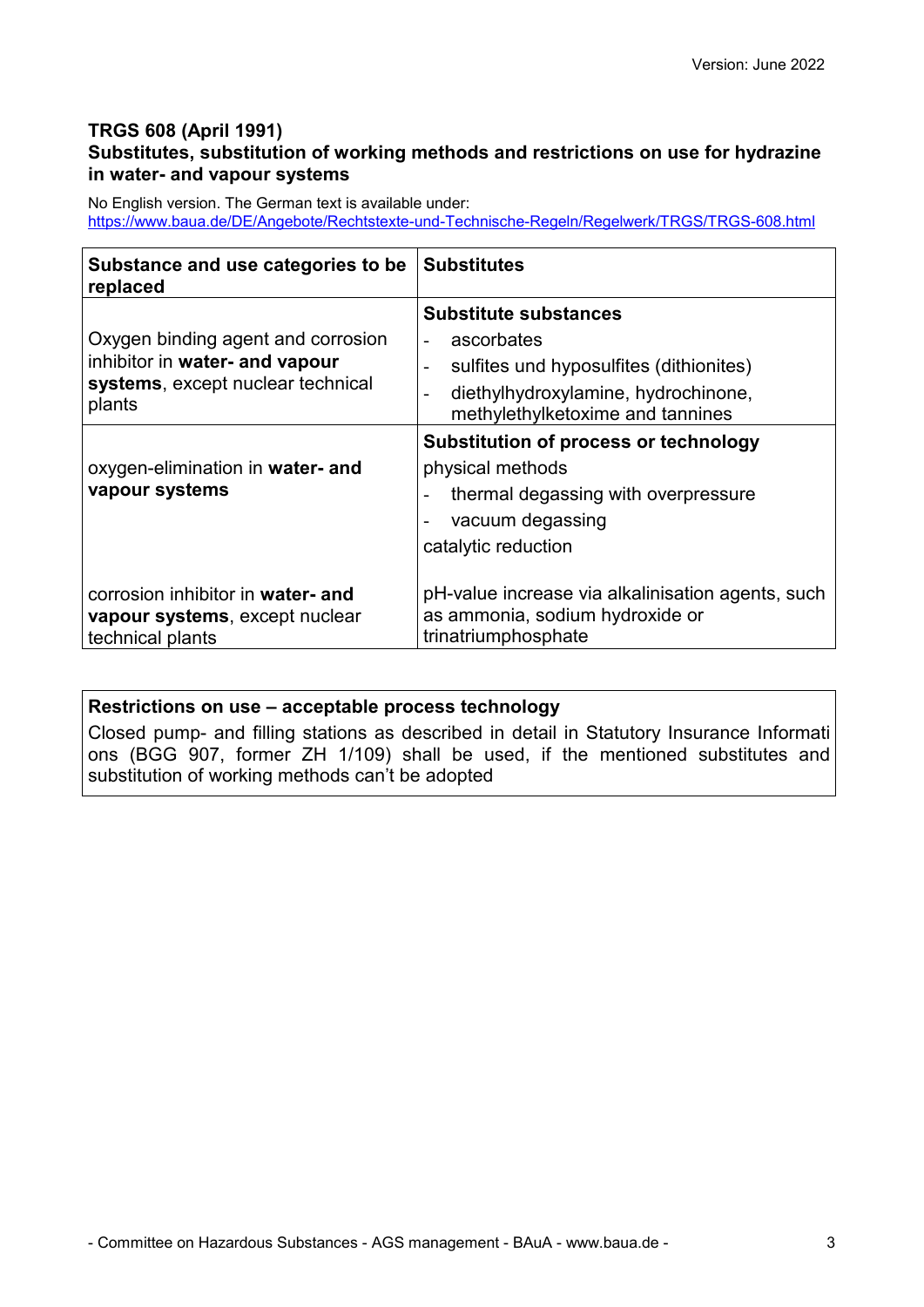# **TRGS 610 (January 2011) Substitutes, substitution of working methods for solvent based primer and adhesives for floorings**

No English version. The German text is available under: <https://www.baua.de/DE/Angebote/Rechtstexte-und-Technische-Regeln/Regelwerk/TRGS/TRGS-610.html>

| <b>Substance and use</b><br>categories to be<br>replaced                 | <b>Substitutes</b>                                                                                                                                                                                                                                                                                        |
|--------------------------------------------------------------------------|-----------------------------------------------------------------------------------------------------------------------------------------------------------------------------------------------------------------------------------------------------------------------------------------------------------|
| floorings, parquet and<br>other wood floorings<br>(GISCODE S $1 - S_6$ ) | <b>Substitute substances</b><br>solvent-free dispersion adhesives (GISCODE D 1),<br>SMP (silanemodifed polymere)-adhesives<br>(GISCODE RS 10) or<br>solvent-free polyurethane (PU)-adhesives<br>(GISCODE RU 0,5 and RU 1)<br>GISCODEs are Product-Codes, see<br>https://www.wingisonline.de/giscodes.aspx |
|                                                                          | <b>Substitution of process or technology</b><br>loose laying<br>floating floors (parquet and special other wood floorings)<br>nailing or screwing up floors                                                                                                                                               |

| <b>Restrictions on use (recommendations)</b> |                                                                                                              |  |  |
|----------------------------------------------|--------------------------------------------------------------------------------------------------------------|--|--|
|                                              | use of solvent-poor or –free primer and adhesives for floorings in the industrial and<br>non-industrial area |  |  |

- in case solvent based primer and adhesives are indispensable, products with the GISCODE S 0,5 should be used.
- use of toluene-free products
- use of emission-free products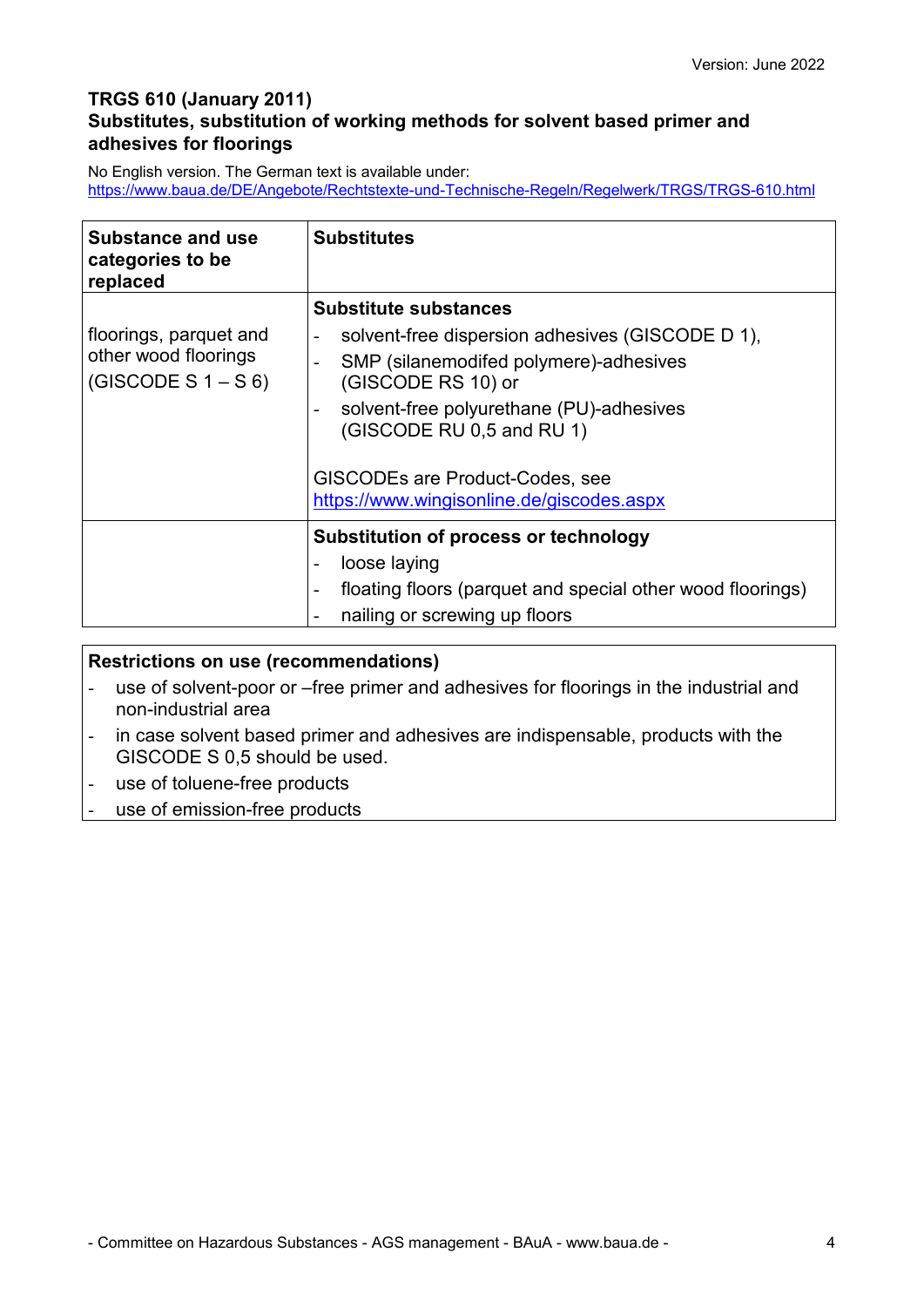# **TRGS 611 (May 2007)**

## **Restrictions on the use of water-miscible or water-mixed cooling lubricants whose use can result in the formation of N-nitrosamines**

An inofficial English version is available; mandatory is the current German version [https://www.baua.de/EN/Service/Legislative-texts-and-technical-rules/Rules/TRGS/TRGS-](https://www.baua.de/EN/Service/Legislative-texts-and-technical-rules/Rules/TRGS/TRGS-611.html)[611.html.](https://www.baua.de/EN/Service/Legislative-texts-and-technical-rules/Rules/TRGS/TRGS-611.html)

N-nitrosamines can be formed under certain conditions via nitrosification of secondary amines when using certain water-mixed cooling lubricants.

The following restrictions on use aim to reduce the development of N-nitrosamines by avoiding nitrosification agents and their precursors and using appropriate substitutes for secondary amines. In addition a process to monitor and control the formation of nitrosamies is described

| <b>Substance</b><br>and use                            | restrictions on use                                                                                                                                                                                 |
|--------------------------------------------------------|-----------------------------------------------------------------------------------------------------------------------------------------------------------------------------------------------------|
| use of water-                                          | requirements for water-miscible cooling lubricants in the delivery form                                                                                                                             |
| miscible cooling<br><b>lubricant</b><br>(concentrates) | absence of nitrosification agents and their precursors (nitrites or<br>$\overline{a}$<br>nitrite-releasing substances)<br>concentration of secondary amines is restricted to $< 0.2$ mass %;        |
| in the metal<br>forming<br>industry                    | in case of higher concentrations inhibitors must be added<br>substitutes:                                                                                                                           |
|                                                        | - primary amines and primary alkanol amines<br>- tertiary amines with high purity                                                                                                                   |
|                                                        | amine-free cooling lubricants<br>- pH-value constancy is important                                                                                                                                  |
|                                                        | - use of inhibitors is recommended                                                                                                                                                                  |
| use of water-                                          | required protective- and monitoring measures                                                                                                                                                        |
| mixed cooling                                          | avoid skin contact                                                                                                                                                                                  |
| <b>lubricant</b><br>(emulsions and                     | nitrate concentration in the added water < 50 mg/l<br>-                                                                                                                                             |
| solutions) in the                                      | monitoring the nitrite content                                                                                                                                                                      |
| metal forming<br>industry                              | (replacement of the water-mixed cooling lubricants or addition of<br>inhibitors, if the concentration is higher than 20 mg nitrite/l)                                                               |
|                                                        | N-nitrosamine concentration (N-nitroso-diethanolamine) in the<br>-<br>water-mixed cooling lubricant < $0,0005$ % (5 mg/kg)                                                                          |
|                                                        | extended monitoring in the special case of secondary amines<br>-<br>containing cooling lubricants (and the necessary inhibitors)                                                                    |
|                                                        | avoiding the carry-over or formation of nitrosating agents<br>-                                                                                                                                     |
|                                                        | preventing the carry-over of secondary amines                                                                                                                                                       |
|                                                        | temperature in the emulsion- / solution-system as low as possible<br>-<br>(40 $^{\circ}$ C for many material-removal operations and 60 $^{\circ}$ C in the case of<br>the hot-rolling of aluminium) |
|                                                        | monitoring and compliance with pH-value constancy                                                                                                                                                   |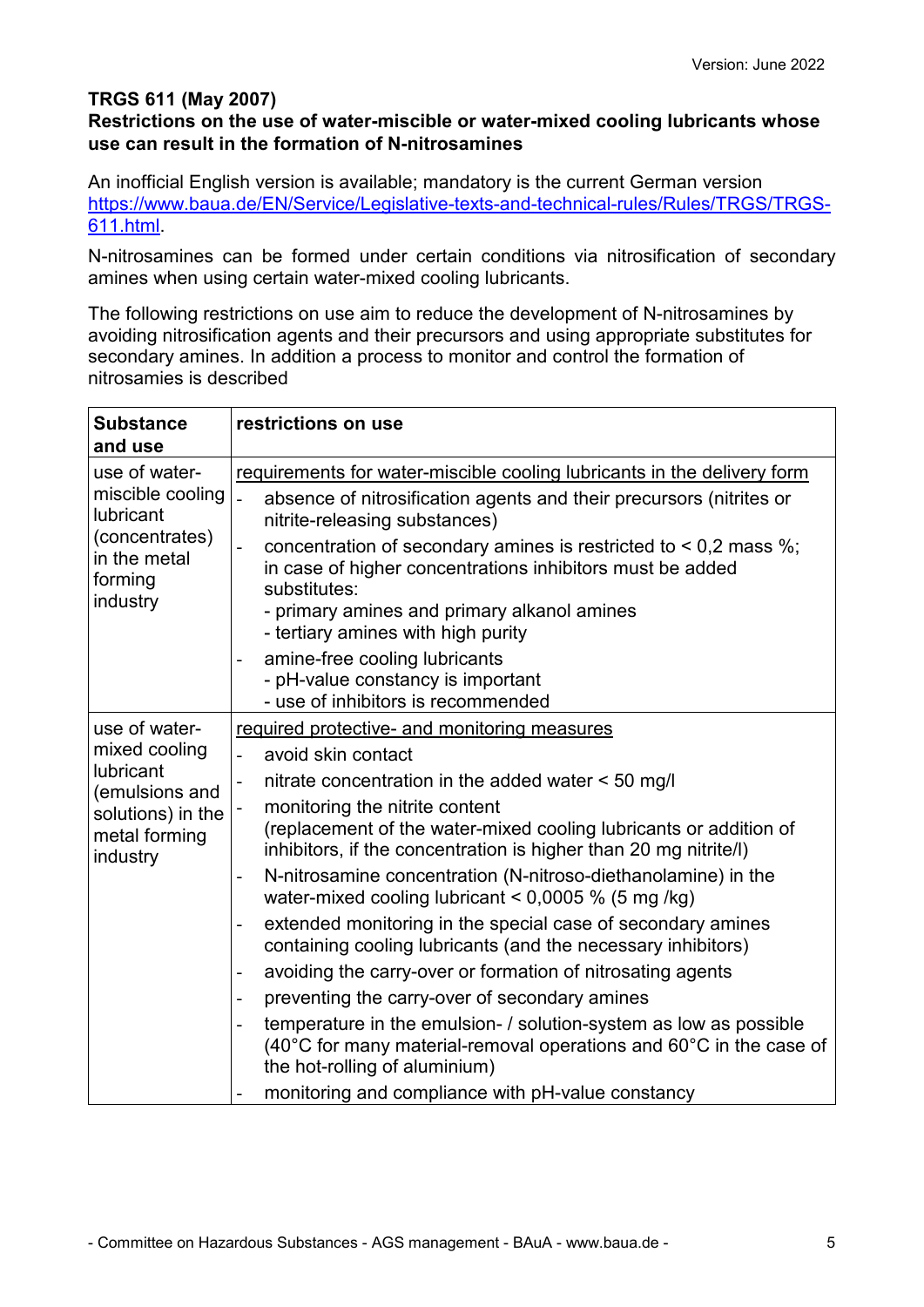## **TRGS 614 (March 2001)**

## **Restrictions on use for azodyes, which may release aromatic amines classified as carcinogens**

No English version. The German text is available under: <https://www.baua.de/DE/Angebote/Rechtstexte-und-Technische-Regeln/Regelwerk/TRGS/TRGS-614.html>

Azo colourants have also been regulated by Commission Directive 2003/3/EC of 6 January 2003 L 4 12 9.1.2003, which amends Directive 77/769/EEC.

## **Restrictions on use**

azodyes may not be used when particular articles of daily use are industrially produced and handled (see Foods and Other Commodities Act (LMBG).

Furthermore,

- azodyes which, by reductive cleavage of one or more azo groups, may release particular aromatic amines
- and their preparations of these azo.dyes
- semi-finished- and finished products, coloured with these azocolourants respectively with their preparations

may not be used.

The TRGS also applies to coloured products and proposes substitution for azodyes, not mentioned in the Foods and Other Commodities Act (LMBG).

Exceptions (no substitutes proposed):

Special azodyes (Solvent Red, 24 85-83-6; Solvent Red 164, 92257-31-3; Solvent Red 215, 85203-90-3) used as markers for tax-favoured mineral oils.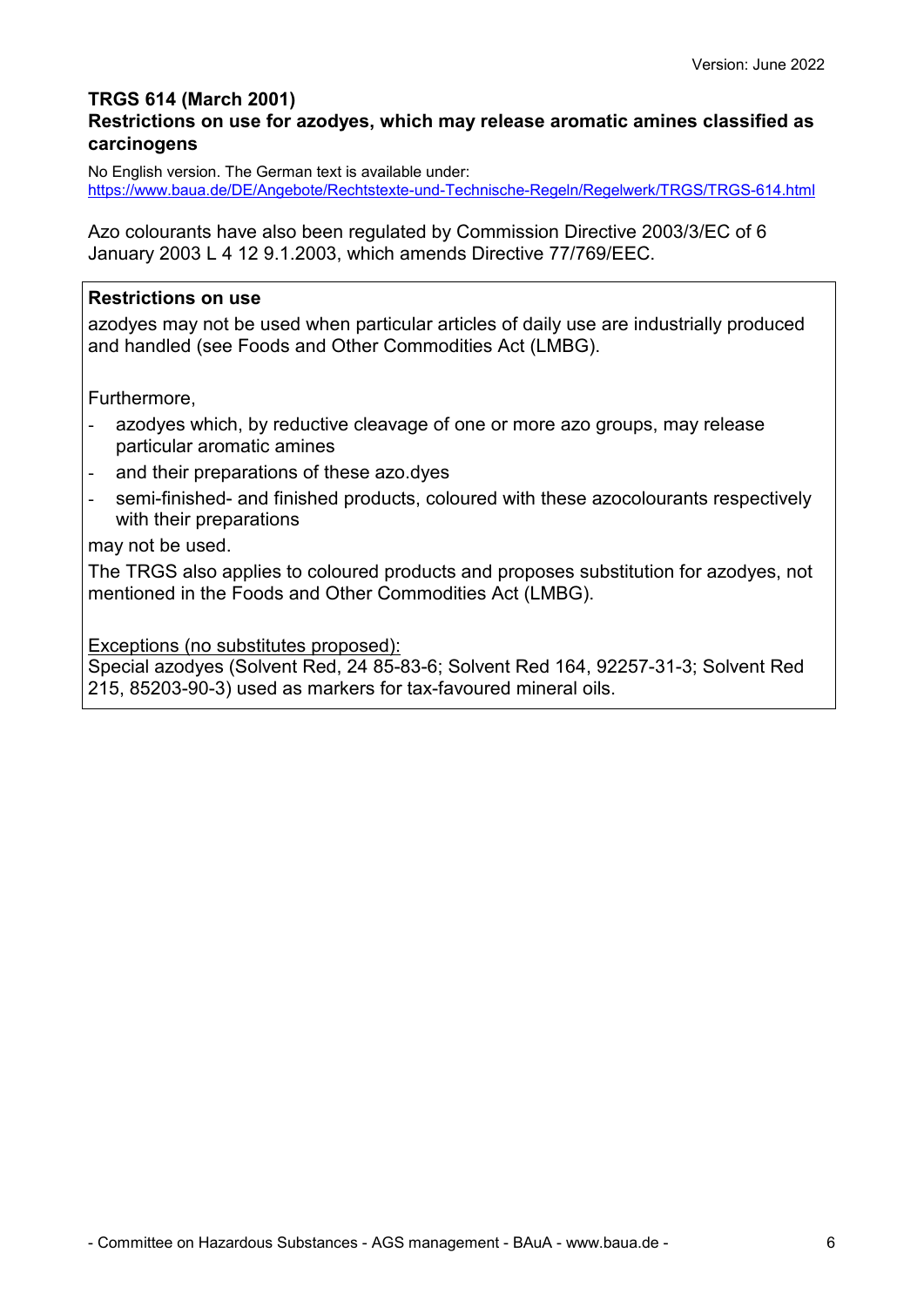# **TRGS 615 (May 2007)**

# **Restrictions on the use of anticorrosion agents whose use can lead to the formation of N-nitrosamines**

An inofficial English version is available; mandatory is the current German version [https://www.baua.de/EN/Service/Legislative-texts-and-technical-rules/Rules/TRGS/TRGS-](https://www.baua.de/EN/Service/Legislative-texts-and-technical-rules/Rules/TRGS/TRGS-615.html)[615.html.](https://www.baua.de/EN/Service/Legislative-texts-and-technical-rules/Rules/TRGS/TRGS-615.html)

This Technical Rule applies to the production and use of water-miscible, water-mixed and non-water-miscible anticorrosion agents, volatile corrosion inhibitors (VCI) and anticorrosion greases and waxes which are intended to provide temporary protection of metal objects.

|                                                                               | Substance and use categories to be<br>replaced                                                            | <b>Substitutes</b>                                                                                                                                                                                                                                                                                                                                             |
|-------------------------------------------------------------------------------|-----------------------------------------------------------------------------------------------------------|----------------------------------------------------------------------------------------------------------------------------------------------------------------------------------------------------------------------------------------------------------------------------------------------------------------------------------------------------------------|
|                                                                               |                                                                                                           | <b>Substitute substances</b>                                                                                                                                                                                                                                                                                                                                   |
| corrosion inhibitors containing secondary<br>amines or nitrosification agents |                                                                                                           | corrosion inhibitors containing primary amines<br>or primary amino alcohols                                                                                                                                                                                                                                                                                    |
|                                                                               | restrictions on use                                                                                       |                                                                                                                                                                                                                                                                                                                                                                |
|                                                                               |                                                                                                           | corrosion inhibitors, containing free or disguised secondary amines and nitrosification<br>agents or their pre-stages at the same time, may not be used (exceptions see TRGS 615).                                                                                                                                                                             |
|                                                                               | requirements for corrosion inhibitors containing free or disguised secondary amines (with<br>exceptions): |                                                                                                                                                                                                                                                                                                                                                                |
| $\overline{a}$                                                                | monitoring of N-nitrosamine concentration while using                                                     |                                                                                                                                                                                                                                                                                                                                                                |
| $\overline{a}$                                                                | threshold limit values for N-nitrosamines                                                                 |                                                                                                                                                                                                                                                                                                                                                                |
| $\overline{\phantom{a}}$                                                      |                                                                                                           | in preparations or materials, the concentration limits for category 1 or 2 carcinogenic N-<br>nitrosamines according to Technical Rule (TRGS) 905 Number 4 must be adhered to                                                                                                                                                                                  |
| $\blacksquare$                                                                | tertiary and primary amines with high purity should be used                                               |                                                                                                                                                                                                                                                                                                                                                                |
| $\frac{1}{2}$                                                                 | content of secondary amines in the finished product must not exceed<br>of up to 10 %),                    | 0.02 % in the case of VCI packaging materials (with an active-substance content                                                                                                                                                                                                                                                                                |
|                                                                               | this content must not be achieved by targeted addition of secondary amines.                               | 0.2 % in the case of all other anticorrosion agents and VCI materials;                                                                                                                                                                                                                                                                                         |
| $\blacksquare$                                                                | secondary amines must be reported in the safety data sheet                                                | information about the purity of tertiary and primary amines resp. the concentration of                                                                                                                                                                                                                                                                         |
|                                                                               |                                                                                                           | requirements for corrosion inhibitors, containing nitrosification agents or their pre-stages:                                                                                                                                                                                                                                                                  |
|                                                                               | pre-stages                                                                                                | special monitoring measures are necessary when using VCI-materials (inclusive VCI-<br>oils), anticorrosion greases and -waxes and water-immiscible anticorrosive liquids<br>containing more than 1 % nitrite (measured as sodium nitrite) or more than 0,1 % of<br>other nitrosification agents (e.g. nitrophenols, dinitrophenols or nitrosophenols) or their |
| $\overline{\phantom{a}}$                                                      | every effort should be made to reduce the nitrite content to below 0.5 %.                                 |                                                                                                                                                                                                                                                                                                                                                                |
|                                                                               | about the nitrite concentration must be reported in the safety data sheet                                 | water-miscible and water-mixed corrosion inhibitors may not contain nitrite or other<br>nitrosification agents or their pre-stages in the delivery form; the necessary information                                                                                                                                                                             |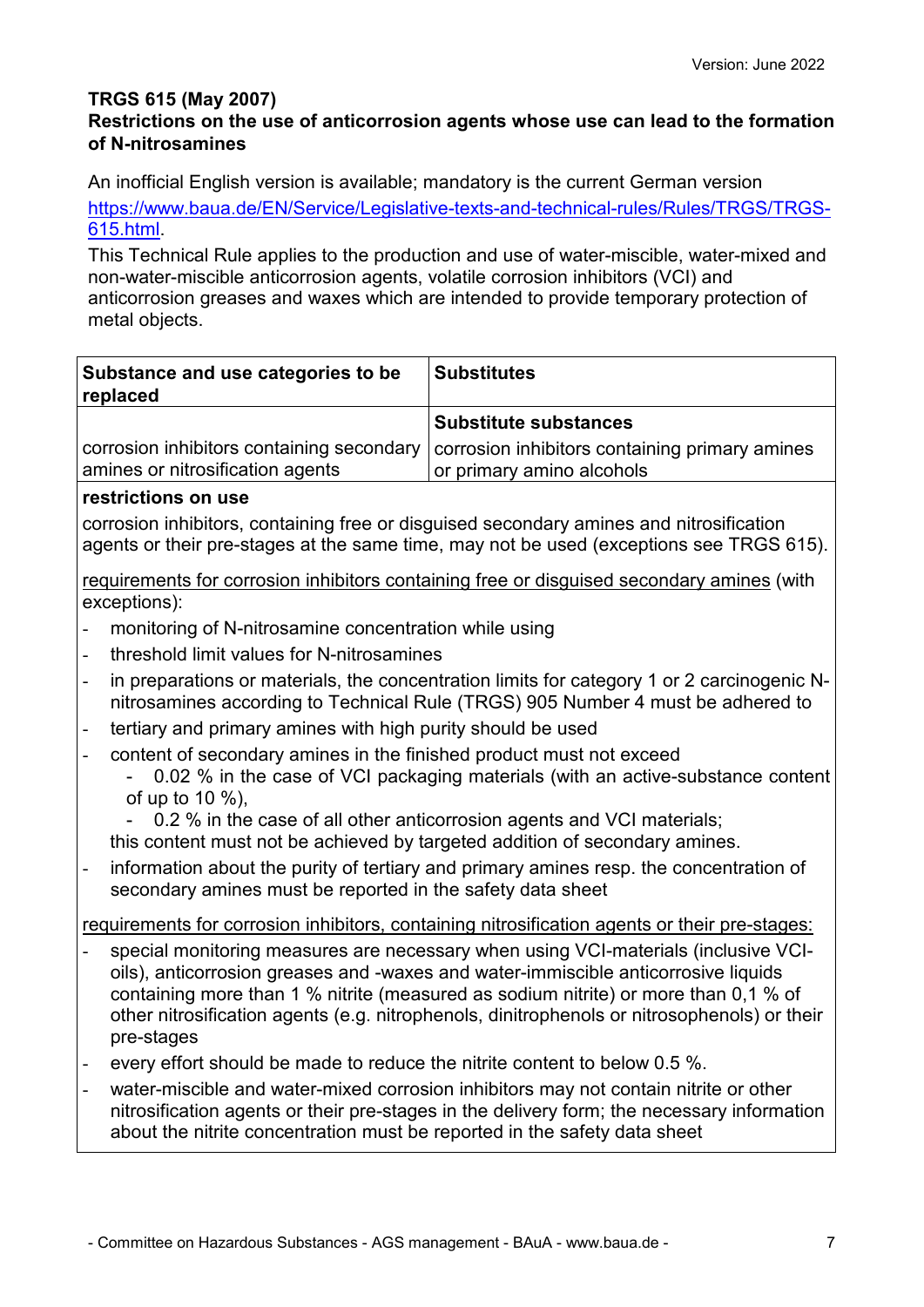# **TRGS 617 (February 2017) Substitutes and substitution of working methods for solvent based surface treatment agents for parquet and other wood floorings**

No English version. The German text is available under: <https://www.baua.de/DE/Angebote/Rechtstexte-und-Technische-Regeln/Regelwerk/TRGS/TRGS-617.html>

| <b>Substance and use</b><br>categories to be replaced  | <b>Substitutes</b>                                                                                                                                                                                              |
|--------------------------------------------------------|-----------------------------------------------------------------------------------------------------------------------------------------------------------------------------------------------------------------|
|                                                        | <b>Substitute substances</b>                                                                                                                                                                                    |
| surface treatment agents for<br>parquet and other wood | - solvent-free water seals,                                                                                                                                                                                     |
| floorings                                              | - water seals with less than 5 % of organic solvent,<br>N-Methylpyrrolidone-free and N-Ethylpyrrolidone-free                                                                                                    |
|                                                        | - water seals with isocyanate-containing hardeners and<br>$\%$<br>of<br>with<br>than<br>5<br>organic<br>solvent.<br>less<br>N-Methylpyrrolidone-free and N-Ethylpyrrolidone-free                                |
|                                                        | - water seals with less than 15 % of organic solvent,<br>N-Methylpyrrolidone-free and N-Ethylpyrrolidone-free                                                                                                   |
|                                                        | - water seals with isocyanate-containing hardeners and<br>$\%$<br>of<br>with<br>less<br>than<br>15<br>organic<br>solvent,<br>N-Methylpyrrolidone-free and N-Ethylpyrrolidone-free                               |
|                                                        | - solvent-free resp. solvent-reduced waxes and oils                                                                                                                                                             |
|                                                        | - solvent-free resp. solvent-reduced waxes and oils,<br>butanonoxime-free                                                                                                                                       |
|                                                        | - solvent-reduced waxes and oils, butanonoxime-free<br>and dearomatised.                                                                                                                                        |
|                                                        | exceptions:                                                                                                                                                                                                     |
|                                                        | The use of solvent based surface treatment agents for<br>parquet and other wood floorings can be necessary in<br>special cases, e.g. to avoid the escape of wood-<br>ingredients when grounding wood floorings. |